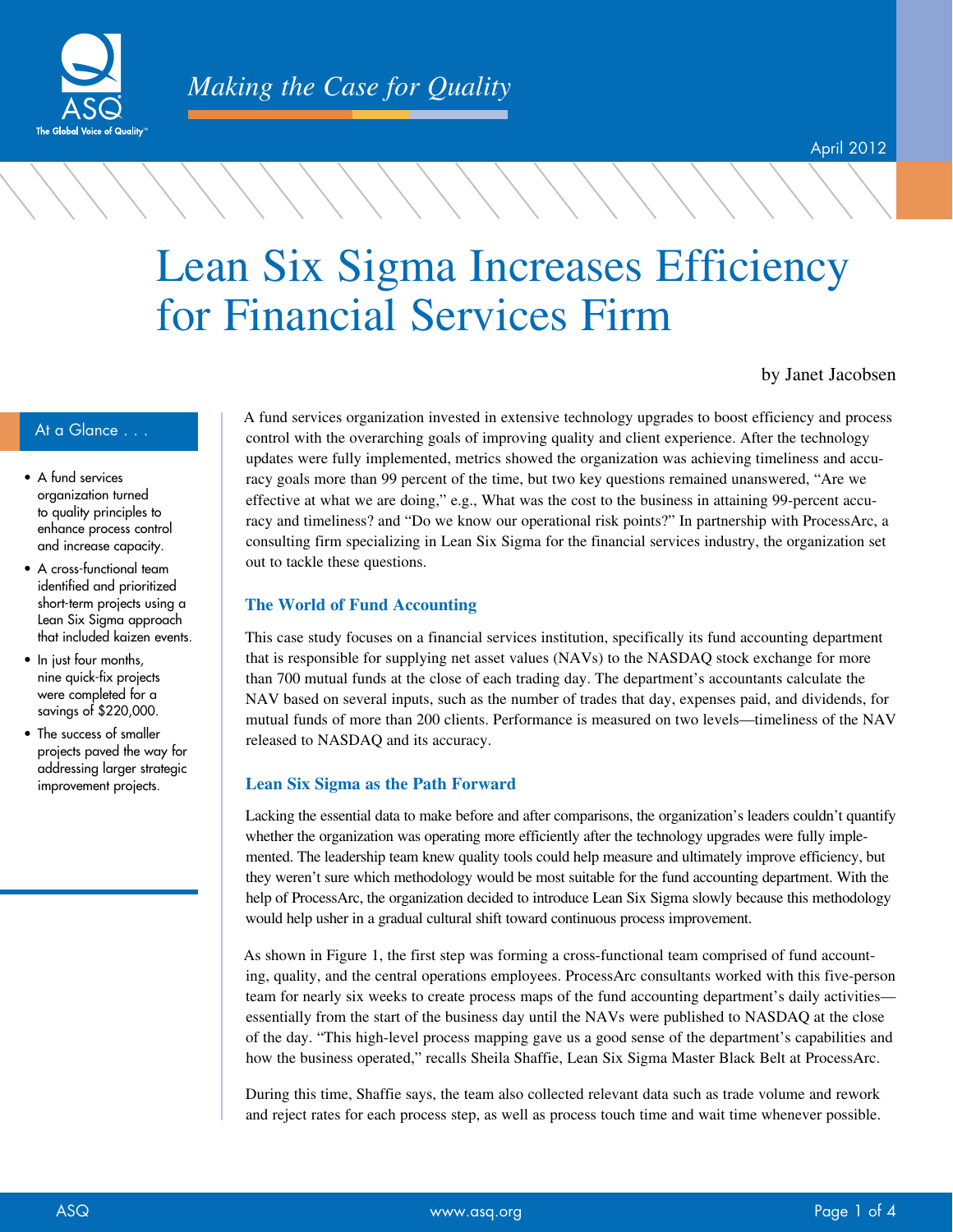#### *Figure 1—Lean Six Sigma journey timeline*



She explains that wherever they could find data, they tried to attach it to a process step. The goal was to identify areas that presented high levels of risk (i.e., generating an error or missing a step) or processing touch time. To complete the picture of all the variables having an impact on the effectiveness of a fund accountant, the team also collected information and data feeds coming into the department. It was important to understand the timeline for these data feeds as well as their accuracy as they could either delay or affect rework rates.

# *Time for a Kaizen Event*

The next step involved a kaizen event, a key lean concept focused on delivering rapid improvements. The kaizen event concentrates on areas in need of improvement and brings people together from all sides of the process to identify a better, quicker path. The output or improvement recommendations from the event are tied to action plans that, if approved by leadership, will be implemented in 90 days or less. Shaffie believes the kaizen event was a good, noninvasive way to introduce the organization to Lean Six Sigma concepts. The team used three basic principles to start—baseline process mapping, process and customer data collection, and brainstorming for potential improvement opportunities using a cross-functional team.

In all, the group identified 30 possible improvement items and ranked them based on impact (high vs. low) and ease of implementation (easy vs. difficult). Of course, the team first looked for the high-impact, easy-to-implement projects, sometimes known as the low-hanging fruit. Ultimately, the projects were divided into two categories: quick-hit projects that they could realistically solve and implement within 90 days, as well as longer, strategic infrastructure improvements that required additional time to address.

As the project progressed it was difficult to provide in-depth answers to questions about efficiency and process risk level without a solid error-tracking system and/or capacity measures. The team quickly recognized that longer-term strategic projects—improving error tracking, creating a capacity model, and developing a project management process—were necessary to answer those questions. The error tracking project would help drive consistency on what is deemed critical processing mistakes. Actively measuring these errors would allow managers to quickly identify process steps that present high levels of risk. The capacity model would help define utilization rates for each fund accountant and team. Ultimately, the project management process will ensure a robust process for getting everyone involved in process improvement. These three areas are being addressed in early 2012 and will be the focus of a follow-up case study.

Eventually, nine quick hit projects were selected from the original list of 30. The projects were divided amongst the original five team members, and subject-matter experts and information technology resources were assigned to each project. Shaffie says that using subject-matter teams helped reinforce the change management culture by including representatives from all areas of the organization. The projects predominantly focused on simplifying, eliminating, or automating process steps. The goals were to increase capacity by eliminating nonvalue-added activities and reducing operational risk through simplification and automation of steps. The project ideas ranged from automation of expense payment application to simplification of cash reconciliation process.

To maintain project momentum as well as ensure buy-in from managers, a steering committee was formed with varying levels of managers and executives. The kaizen team would provide weekly updates on the status of the project. This would ensure that all key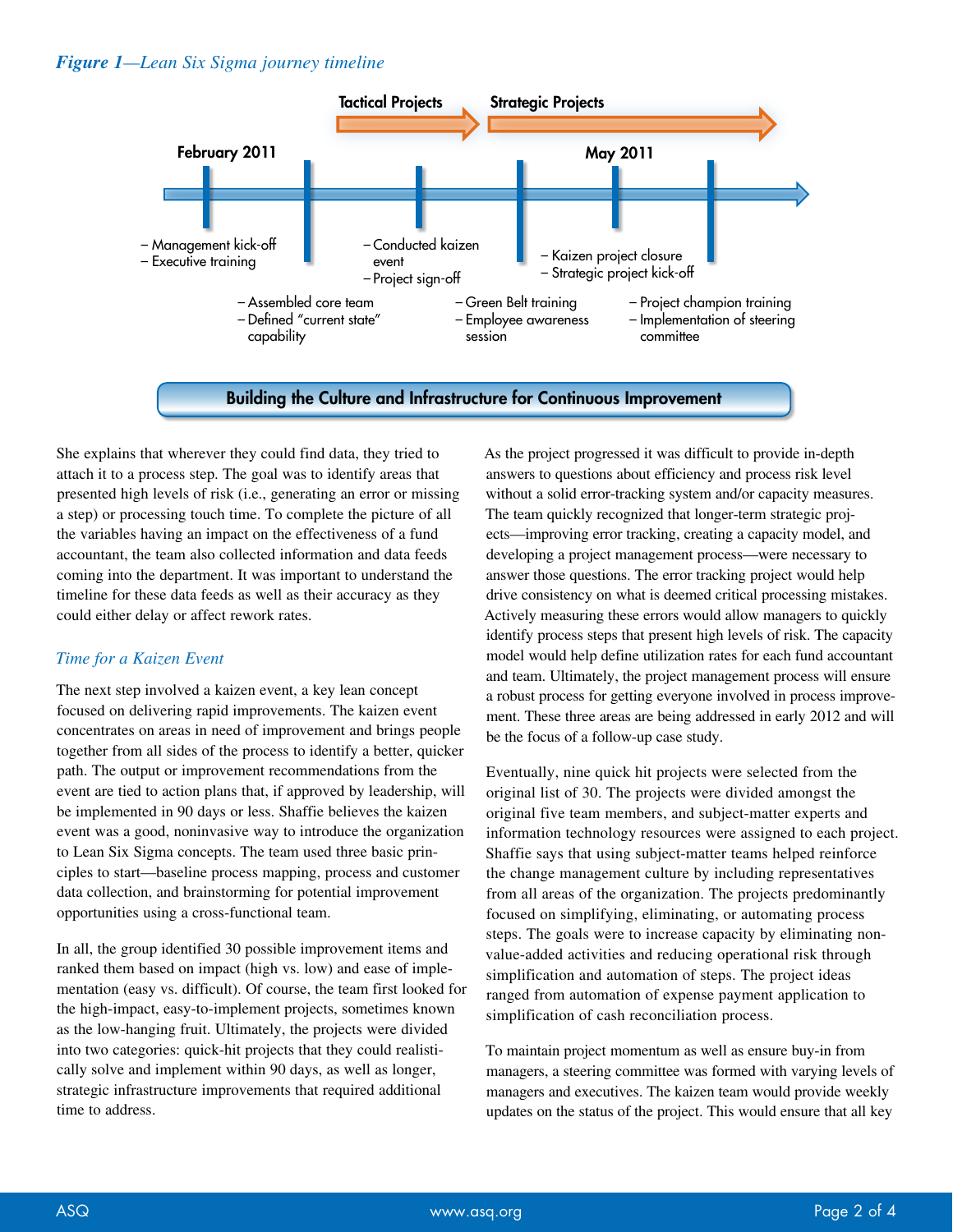stakeholders were kept up to date on the status of the project and the logic behind the solutions developed by the teams.

## *Addressing the Quick Hits*

Four of the nine projects are highlighted below.

- *1. Eliminating line-by-line comparison of pre- and post-trial balances.* In the past, a fund accountant reviewed all inputs and outputs to the fund on a daily basis to ensure that the NAV was calculated correctly, a time-consuming, high-risk process. The improvement team developed a new value to be calculated on the pre- and post-trial balances to allow a quick comparison, thus eliminating the need for line-by-line reviews.
- *2. Simplifying the corporate action (CA) review process.* To ensure that the correct CAs (example: dividend distribution) were applied to the funds, employees manually reviewed information from the core system and verified this information with a second source. Not only was this process cumbersome, but since it relied on people to catch discrepancies, four inspection and sign-off points were needed to ensure quality of information. The team developed a new daily automated report to compare the required values from the system to a secondary source, highlighting any discrepancies. Since its implementation there have been zero errors in the application of CA and a daily time savings of four hours.
- *3. Creating an automatic feed of expense payments.* Each day expense reports by fund were hand delivered to the fund accountants, who then manually entered the information into the core system. Managers would verify the information for accuracy later in the process. The team redesigned the process to automatically feed the expense information from the original source on a daily basis, thus eliminating the need for distribution, entry, and verification steps.
- *4. Eliminating manual price change sheets.* In the past, fund accountants created daily spreadsheets to calculate the

percentage change in the NAV by comparing each day's price to that of the previous day. This time-consuming, manual process introduced the possibility of data entry errors and miscalculations. The improvement team redesigned and automated the report to replace the manual process. Now a percent NAV change report is generated daily, thus reducing or eliminating miscalculations and rework.

## **Results Come Quickly**

In just four months, from the time the process mapping began until completion of the nine projects, the organization realized \$225,000 of savings, as illustrated in Figure 2. The results were twofold—improving controls of processes to reduce the probability of errors and reducing the cycle times of key processes. As a secondary benefit, members of the five subject-matter expert teams developed a more detailed understanding of how their co-workers perform daily tasks and how their work products and quality are dependent upon one another.

Now that the solutions are fully implemented, the organization sustains the improvements with random audits of work product to ensure that employees continue to follow the newly designed processes. Ultimately, the biggest contributor to sustainability stems from the fact that the majority of the solutions came from the fund accountants and managers, so accountability was built in from the start.

# **Moving Forward**

Once the nine projects were under way, ProcessArc conducted Lean Six Sigma Green Belt training for the five members of the original cross-functional team so that these individuals could begin work on the larger-scale projects (capacity model, project management process, and error tracking). That was soon followed by Champion training to provide the organization's leaders with a



# *Figure 2—Lean Six Sigma details*